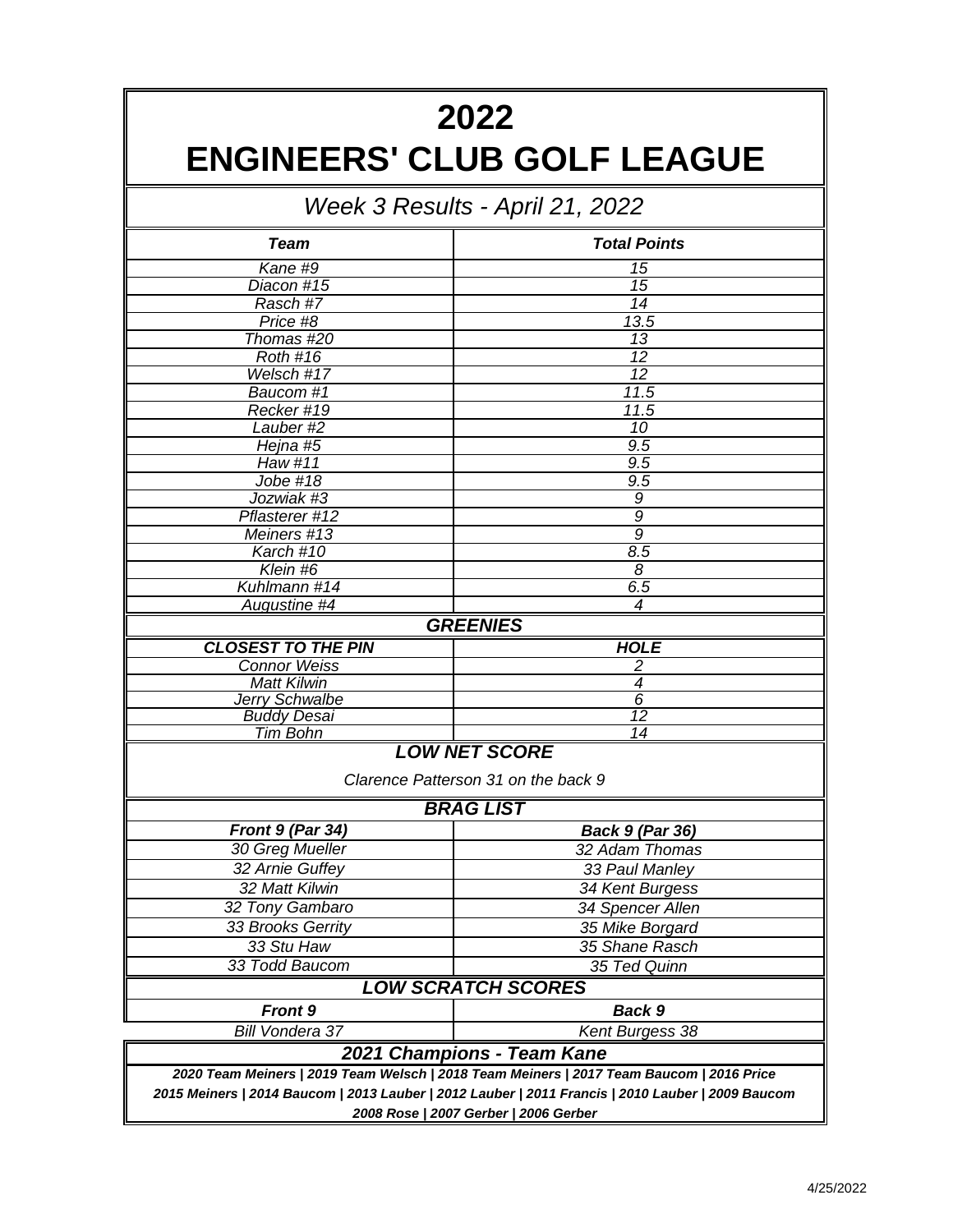|                                            |                          |                     |                  |                | <b>Points</b>            |                             |  |
|--------------------------------------------|--------------------------|---------------------|------------------|----------------|--------------------------|-----------------------------|--|
| 2020 ENGINEERS' CLUB GOLF<br><b>LEAGUE</b> | <b>Tee</b><br><b>Box</b> | <b>HCP</b>          | #<br>rounds Wins |                | <b>Closest</b><br>to Pin | \$\$\$<br>Low<br><b>Net</b> |  |
|                                            |                          | <b>Baucom #1</b>    |                  |                |                          |                             |  |
| Todd Baucom                                | blue                     | 9                   | 1                | 1              |                          |                             |  |
| Eddie Bolden                               | blue                     | 10                  |                  |                |                          |                             |  |
| Luke Lance                                 | blue                     | 20                  | 1                | 1              |                          |                             |  |
| <b>Rich Musler</b>                         | red                      | 12                  | 3                | 2.5            |                          |                             |  |
| Angela Pyatt                               | white                    | 17                  | 1                |                |                          |                             |  |
| Jim Pyatt                                  | blue                     | 10                  | $\overline{2}$   | 0.5            |                          |                             |  |
| Rod Sachtleben                             | blue                     | 12                  |                  |                |                          |                             |  |
| Glenn Smith                                | blue                     | 8                   | $\mathbf{1}$     |                |                          |                             |  |
| Chawn Stich                                | blue                     | 14                  | $\mathbf{1}$     |                |                          |                             |  |
| Vince Zagarri                              | blue                     | 11                  | $\overline{2}$   | 1.5            |                          |                             |  |
|                                            |                          | Lauber #2           |                  |                |                          |                             |  |
| Greg Lauber                                | red                      | 24                  | 1                |                |                          |                             |  |
| Dave Crawford                              | red                      | 18                  | 3                | $\overline{2}$ |                          |                             |  |
| Darrel Eilers                              | blue                     | 9                   | $\overline{2}$   | $\overline{c}$ |                          |                             |  |
| <b>Tom Evers</b>                           | blue                     | 10                  | $\overline{2}$   | 1              |                          |                             |  |
| Pam Hobbs                                  | white                    | 15                  | 1                |                |                          |                             |  |
| Greg Horn                                  | blue                     | 10                  | $\overline{1}$   |                |                          |                             |  |
| <b>Jim Middleton</b>                       | blue                     | 9                   | 3                | 1              |                          |                             |  |
| Gregg Wilhelm                              | blue                     | 6                   |                  |                |                          |                             |  |
|                                            |                          | Jozwiak #3          |                  |                |                          |                             |  |
| Phil Jozwiak                               | red                      | 9                   | $\overline{2}$   | $\overline{1}$ |                          |                             |  |
| Carl Jacobi                                | red                      | 15                  |                  |                |                          |                             |  |
| Greg Mueller                               | red                      | 16                  | 3                | 3              |                          |                             |  |
| Don Posey                                  | red                      | 13                  | 3                | $\overline{2}$ |                          |                             |  |
| Marc Thomas                                | blue                     | 13                  | $\overline{2}$   |                |                          |                             |  |
| Jim Van Buren                              | red                      | 14                  | $\mathbf 1$      |                |                          |                             |  |
|                                            |                          | <b>Augustine #4</b> |                  |                |                          |                             |  |
| Mike Augustine                             | red                      | 12                  | $\overline{c}$   |                |                          |                             |  |
| Ken Busch                                  | red                      | 24                  | $\overline{2}$   |                |                          |                             |  |
| <b>Marie Collins</b>                       | white                    | 19                  | $\overline{2}$   | 1              |                          |                             |  |
| Dennis Hobbs                               | red                      | 26                  | 1                |                |                          |                             |  |
| Marty Koeller                              | blue                     | 13                  |                  |                |                          |                             |  |
| Keith Konradi                              | red                      | 17                  | $\mathbf{1}$     |                |                          |                             |  |
| Ken Munder                                 | red                      | 19                  | $\overline{2}$   | 1              |                          |                             |  |
| <b>Tim Nugent</b>                          | red                      | 19                  | 1                | 1              |                          |                             |  |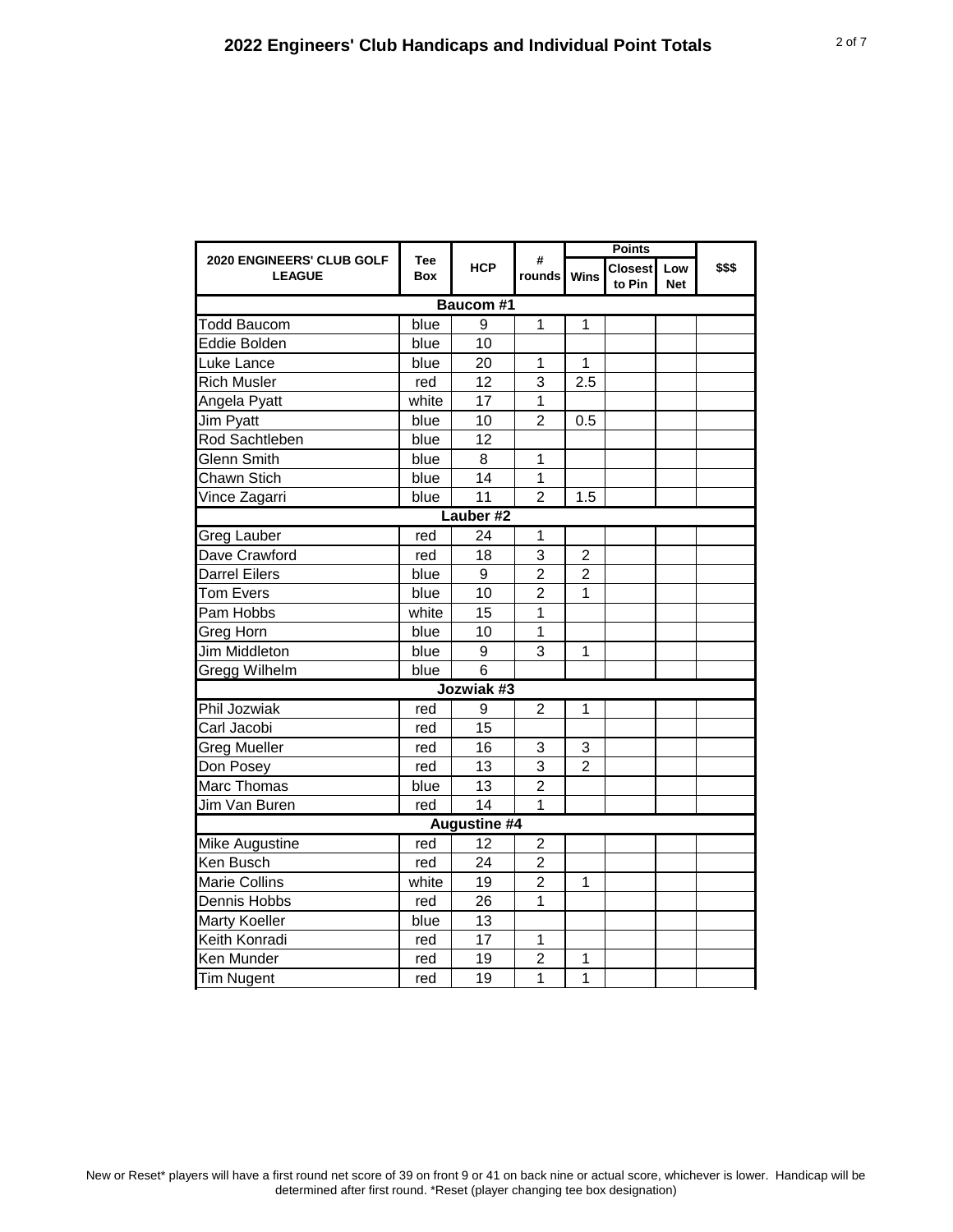| 2020 ENGINEERS' CLUB GOLF<br><b>LEAGUE</b> |                          |                | #<br>rounds Wins | <b>Points</b>  |                          |                   |        |  |  |  |
|--------------------------------------------|--------------------------|----------------|------------------|----------------|--------------------------|-------------------|--------|--|--|--|
|                                            | <b>Tee</b><br><b>Box</b> | <b>HCP</b>     |                  |                | <b>Closest</b><br>to Pin | Low<br><b>Net</b> | \$\$\$ |  |  |  |
| Hejna #5                                   |                          |                |                  |                |                          |                   |        |  |  |  |
| Mark Hejna                                 | blue                     | 10             | $\overline{c}$   | $\overline{c}$ |                          |                   |        |  |  |  |
| Mike Borgard                               | blue                     | 10             | 2                | 1              |                          |                   |        |  |  |  |
| Chris Beer                                 | blue                     | 12             | 2                |                |                          |                   |        |  |  |  |
| Rebecca Coyle                              | white                    | 15             | $\overline{c}$   |                |                          |                   |        |  |  |  |
| <b>Charlie Ernst</b>                       | blue                     | 10             | 1                | 1              |                          |                   |        |  |  |  |
| John McCarthy                              | red                      | 17             | 2                | 0.5            |                          |                   |        |  |  |  |
| <b>Bob Schmitt</b>                         | blue                     | 9              |                  |                |                          |                   |        |  |  |  |
| Tim Tobin                                  | blue                     | 15             | 1                |                |                          |                   |        |  |  |  |
|                                            |                          | Klein #6       |                  |                |                          |                   |        |  |  |  |
| <b>Jeff Klein</b>                          | blue                     | 8              | 1                | 0.5            |                          |                   |        |  |  |  |
| Frank Callanan                             | red                      | 17             | $\overline{2}$   | 1              |                          |                   |        |  |  |  |
| <b>Brian Heil</b>                          | blue                     | 6              |                  |                |                          |                   |        |  |  |  |
| Jeanne Klein                               | white                    | 12             | 1                |                |                          |                   |        |  |  |  |
| Sean McDermott                             | blue                     | 7              | $\overline{2}$   |                |                          |                   |        |  |  |  |
| <b>Bob Mitchell</b>                        | blue                     | 15             | 3                | 3              |                          |                   |        |  |  |  |
| Kris Olson                                 | blue                     | 16             | 1                |                |                          |                   |        |  |  |  |
| Jerry Schwalbe                             | red                      | $\overline{7}$ | $\overline{2}$   | 1              | 1                        |                   | \$4.00 |  |  |  |
| Joel Weinhold                              | blue                     | 12             | 1                |                |                          |                   |        |  |  |  |
|                                            |                          | Rasch #7       |                  |                |                          |                   |        |  |  |  |
| <b>Shane Rasch</b>                         | blue                     | 11             | $\overline{c}$   | $\overline{c}$ |                          |                   |        |  |  |  |
| <b>Steve Cronin</b>                        | blue                     | 9              | 3                | 1              |                          |                   |        |  |  |  |
| <b>Buddy Desai</b>                         | blue                     | 12             | 2                | 1              | 1                        |                   | \$4.00 |  |  |  |
| <b>Brandon Espinosa</b>                    | red                      | 19             | 1                | 1              |                          |                   |        |  |  |  |
| <b>Steve Greiner</b>                       | blue                     | 9              |                  |                |                          |                   |        |  |  |  |
| Mark Johnson                               | blue                     | 19             | 1                | 0.5            |                          |                   |        |  |  |  |
| Stephen O'Connor                           | blue                     | $\overline{7}$ | 1                | 0.5            |                          |                   |        |  |  |  |
| <b>Jim Phillips</b>                        | blue                     | $\overline{7}$ |                  |                |                          |                   |        |  |  |  |
| Nick Roth                                  | blue                     | 19             | 1                | 1              |                          |                   |        |  |  |  |
| <b>Ben Shetley</b>                         | blue                     | <b>New</b>     |                  |                |                          |                   |        |  |  |  |
| <b>Bob Wachter</b>                         | blue                     | 9              | 1                | 1              |                          |                   |        |  |  |  |
| Rob Wesolich                               | blue                     | 10             |                  |                |                          |                   |        |  |  |  |
| Price #8                                   |                          |                |                  |                |                          |                   |        |  |  |  |
| Dan Price                                  | blue                     | $\overline{9}$ | 1                | 1              |                          |                   |        |  |  |  |
| Kent Burgess                               | blue                     | 4              | $\overline{c}$   | 1.5            | 1                        |                   | \$4.00 |  |  |  |
| Doug Campion                               | red                      | 15             | 1                | 1              |                          |                   |        |  |  |  |
| Ken Duneman                                | blue                     | 6              | 1                | 1              |                          |                   |        |  |  |  |
| Jim Myers                                  | blue                     | 16             | 2                | 2              |                          |                   |        |  |  |  |
| Robin Price                                | white                    | 18             | 1                |                | 1                        |                   | \$4.00 |  |  |  |
| Alex Tichy                                 | blue                     | 20             | 1                | 1              |                          |                   |        |  |  |  |
| <b>Bruce Thomas-Benke</b>                  | blue                     | 16             | $\mathbf 1$      |                |                          |                   |        |  |  |  |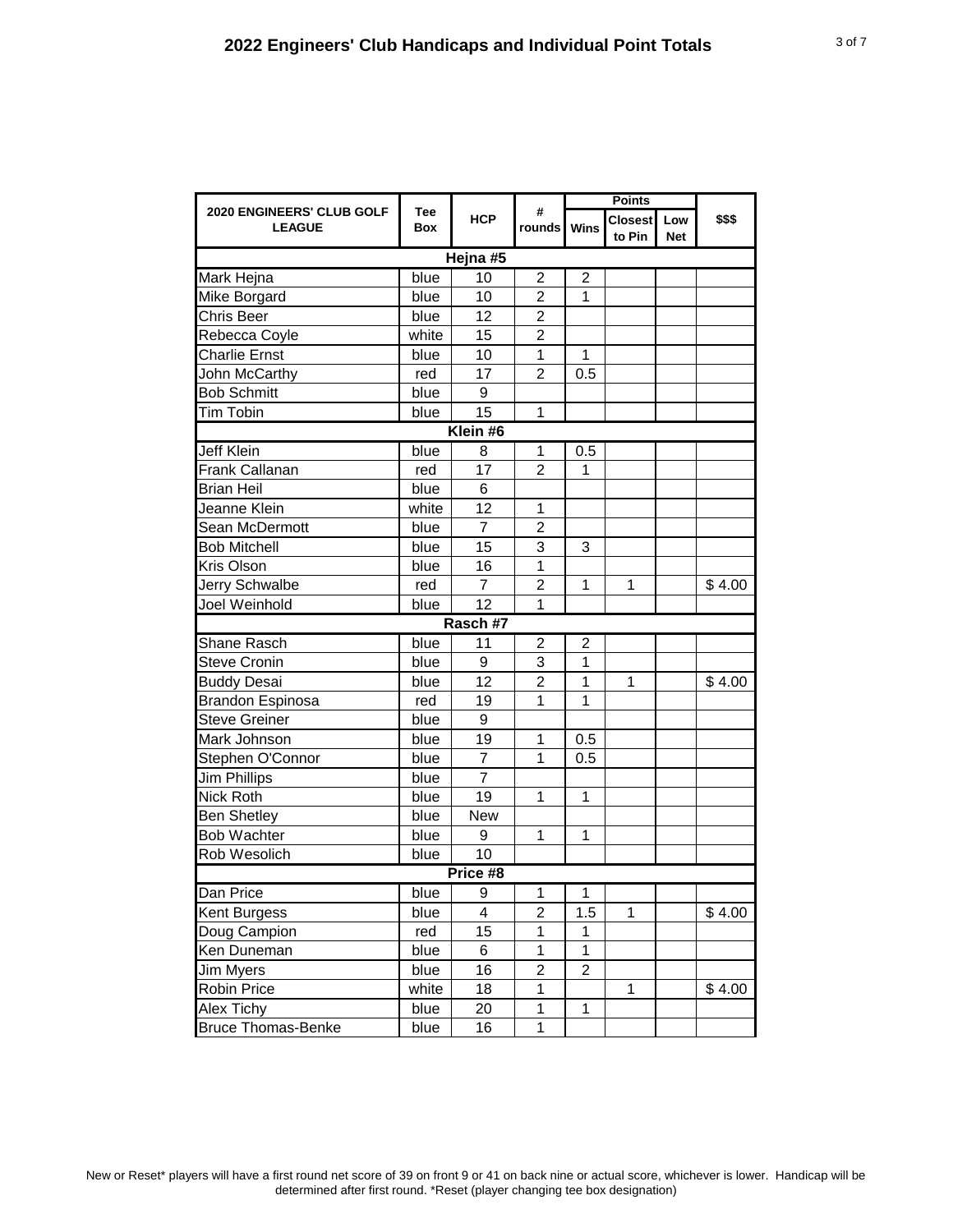|                                            |                   | #              | <b>Points</b>    |                         |                          |                   |        |  |  |
|--------------------------------------------|-------------------|----------------|------------------|-------------------------|--------------------------|-------------------|--------|--|--|
| 2020 ENGINEERS' CLUB GOLF<br><b>LEAGUE</b> | <b>Tee</b><br>Box | <b>HCP</b>     | rounds Wins      |                         | <b>Closest</b><br>to Pin | Low<br><b>Net</b> | \$\$\$ |  |  |
|                                            |                   | Kane #9        |                  |                         |                          |                   |        |  |  |
| Ryan Kane                                  | blue              | $\overline{2}$ | 1                | 1                       |                          |                   |        |  |  |
| Eric Allmon                                | blue              | 23             | 3                | $\overline{2}$          |                          |                   |        |  |  |
| Ramin Ashrafzadeh                          | blue              | 7              |                  |                         |                          |                   |        |  |  |
| <b>Bill Clarke</b>                         | red               | 10             |                  |                         |                          |                   |        |  |  |
| Nathan Lebbing                             | blue              | 6              | $\overline{2}$   | $\overline{1}$          |                          |                   |        |  |  |
| Zach Malach                                | blue              | 6              | $\overline{2}$   | $\overline{2}$          |                          |                   |        |  |  |
| <b>Brent Rood</b>                          | blue              | $\overline{7}$ | 3                | $\mathbf{1}$            | $\mathbf{1}$             |                   | \$4.00 |  |  |
| Karch #10                                  |                   |                |                  |                         |                          |                   |        |  |  |
| Eric Karch                                 | blue              | 12             | 1                |                         |                          |                   |        |  |  |
| Dan Binz                                   | red               | 19             | $\overline{2}$   | 0.5                     |                          |                   |        |  |  |
| Steve Boergerhoff                          | blue              | 16             |                  |                         |                          |                   |        |  |  |
| Don Eskridge                               | red               | 15             | $\boldsymbol{2}$ |                         |                          |                   |        |  |  |
| <b>Matt Ratliff</b>                        | blue              | 15             | $\overline{c}$   | $\overline{2}$          |                          |                   |        |  |  |
| Paul Reitz                                 | blue              | 16             | $\overline{2}$   | 1                       |                          |                   |        |  |  |
| Lyle Simonton                              | blue              | 11             | 1                |                         |                          |                   |        |  |  |
| <b>Mike Wild</b>                           | blue              | 6              |                  |                         |                          |                   |        |  |  |
| <b>Bill Vondera</b>                        | blue              | 3              | 2                | 1                       | 1                        |                   | \$4.00 |  |  |
| <b>Breck Washam</b>                        | blue              | 13             |                  |                         |                          |                   |        |  |  |
|                                            |                   | <b>Haw #11</b> |                  |                         |                          |                   |        |  |  |
| <b>Stuart Haw</b>                          | blue              | 10             | 2                | 1                       |                          |                   |        |  |  |
| Garry Aronberg                             | blue              | 16             | 1                |                         |                          |                   |        |  |  |
| Tom Coleman                                | red               | 18             | 3                | 1.5                     |                          |                   |        |  |  |
| David Herberger                            | blue              | 14             | 1                |                         |                          |                   |        |  |  |
| Chris Hersinger                            | blue              | 10             | $\overline{2}$   | 1                       |                          |                   |        |  |  |
| Chad Jones                                 | blue              | $\overline{2}$ | $\mathbf{1}$     | $\mathbf{1}$            |                          |                   |        |  |  |
| John Saulnier                              | blue              | 9              | 2                | 2                       |                          |                   |        |  |  |
| Tom Schneider                              | red               | 3              |                  |                         |                          |                   |        |  |  |
|                                            |                   | Pflasterer #12 |                  |                         |                          |                   |        |  |  |
| <b>Chris Pflasterer</b>                    | blue              | 7              | 2                | 1                       |                          |                   |        |  |  |
| <b>Brett Brooks</b>                        | red               | 17             | $\overline{2}$   | 1                       |                          | 0.5               | \$2.50 |  |  |
| Mike Erdtmann                              | blue              | 12             |                  |                         |                          |                   |        |  |  |
| <b>Tony Gambaro</b>                        | blue              | 8              | $\mathbf 2$      | $\overline{\mathbf{c}}$ |                          |                   |        |  |  |
| <b>Matt Graviett</b>                       | blue              | $\overline{5}$ | 1                | 1                       |                          |                   |        |  |  |
| Rebecca Howley                             | white             | 25             |                  |                         |                          |                   |        |  |  |
| <b>Clarence Patterson</b>                  | blue              | 11             | $\mathbf{1}$     | 1                       |                          | 1                 | \$5.00 |  |  |
| <b>Todd Rehg</b>                           | blue              | $\,8\,$        | $\overline{2}$   |                         |                          |                   |        |  |  |
| Sophia Roth                                | white             | 4              | 1                |                         | 1                        |                   | \$4.00 |  |  |
| <b>Gary Whiteside</b>                      | blue              | 6              |                  |                         |                          |                   |        |  |  |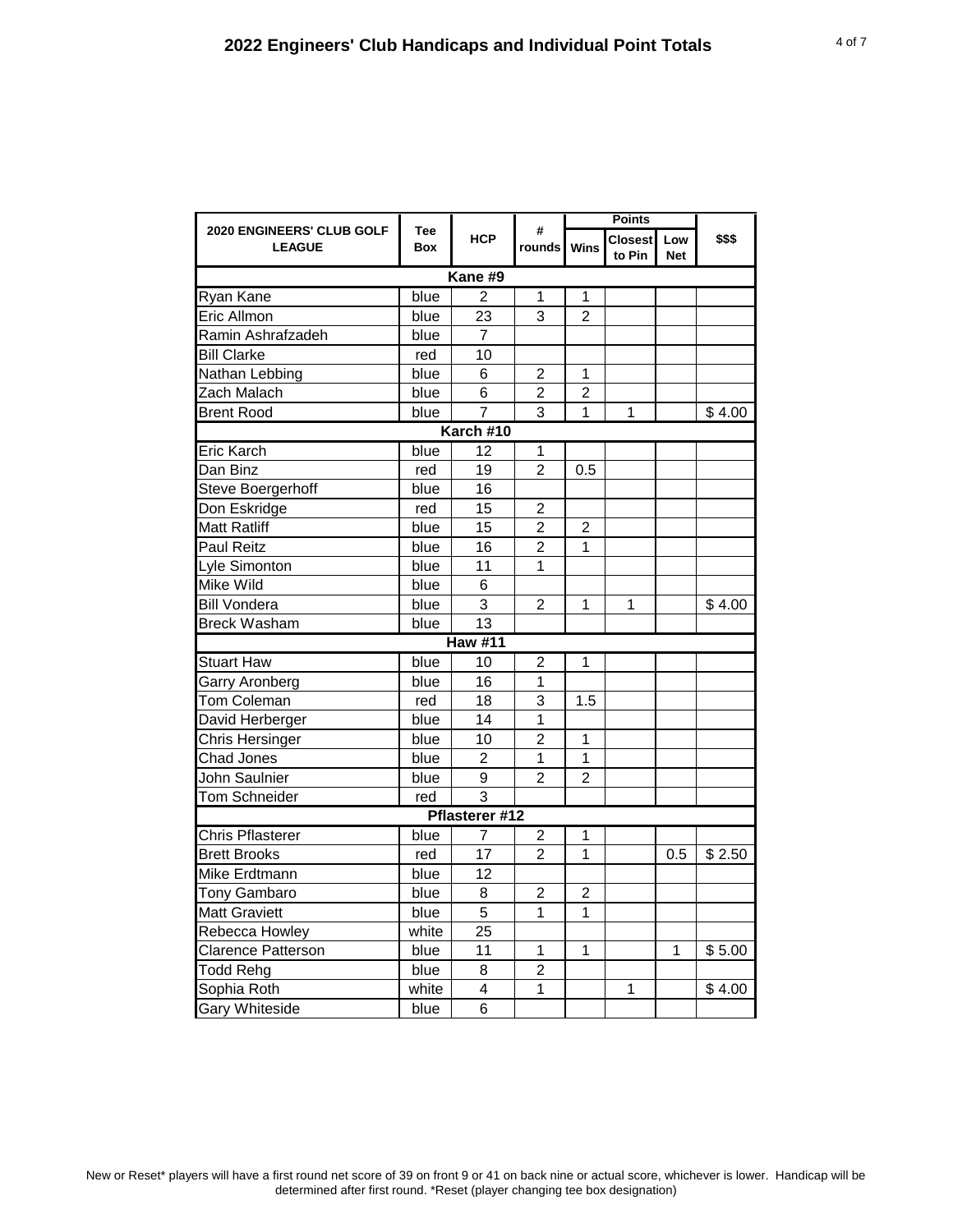| 2020 ENGINEERS' CLUB GOLF<br><b>LEAGUE</b> | Tee<br>Box | <b>HCP</b>       | #<br>rounds Wins |                | Closest<br>to Pin | Low<br><b>Net</b> | \$\$\$ |  |  |  |
|--------------------------------------------|------------|------------------|------------------|----------------|-------------------|-------------------|--------|--|--|--|
| Meiners #13                                |            |                  |                  |                |                   |                   |        |  |  |  |
| <b>Mike Meiners</b>                        | blue       | 14               | 3                | 1              |                   |                   |        |  |  |  |
| Anthony Girondo                            | blue       | 5                | 1                | $\mathbf{1}$   |                   |                   |        |  |  |  |
| <b>Arnold Guffey</b>                       | blue       | 6                | $\overline{2}$   | $\overline{c}$ |                   |                   |        |  |  |  |
| <b>Tracy Hill</b>                          | blue       | 14               | 1                | 1              |                   |                   |        |  |  |  |
| Lenny Lehmkuhl                             | blue       | 8                | 3                |                |                   |                   |        |  |  |  |
| Jim Noe                                    | red        | 5                | 1                |                |                   |                   |        |  |  |  |
| <b>Tony Russo</b>                          | blue       | 4                |                  |                |                   |                   |        |  |  |  |
| <b>Brian Snelson</b>                       | blue       | 12               | $\mathbf{1}$     | 1              |                   |                   |        |  |  |  |
| Kuhlmann #14                               |            |                  |                  |                |                   |                   |        |  |  |  |
| John Kuhlmann                              | red        | 12               | 3                |                |                   |                   |        |  |  |  |
| Keith Bussen                               | red        | $\boldsymbol{9}$ |                  |                |                   |                   |        |  |  |  |
| Russ Hoffman                               | blue       | 14               | 3                | 1              |                   |                   |        |  |  |  |
| <b>Bobby Lyerla</b>                        | blue       | 10               |                  |                |                   |                   |        |  |  |  |
| <b>Steve Pilger</b>                        | red        | 11               |                  |                |                   |                   |        |  |  |  |
| <b>Ted Rose</b>                            | blue       | 8                | 1                | 1              |                   |                   |        |  |  |  |
| Dan Swidrak                                | blue       | 6                | 1                |                |                   |                   |        |  |  |  |
| Carl Vogt                                  | red        | 6                | 3                | 2.5            |                   |                   |        |  |  |  |
| Chris Vogt                                 | blue       | $\overline{7}$   |                  |                |                   |                   |        |  |  |  |
| Wade Williams                              | blue       | 6                | 1                |                |                   |                   |        |  |  |  |
|                                            |            | Diacon #15       |                  |                |                   |                   |        |  |  |  |
| Sam Diacon                                 | blue       | 10               | $\overline{c}$   | 2              |                   |                   |        |  |  |  |
| Shane Burkdoll                             | blue       | 25               |                  |                |                   |                   |        |  |  |  |
| Mimi Elliot                                | white      | 20               | $\overline{2}$   |                |                   |                   |        |  |  |  |
| Andrew Keeven                              | blue       | 9                | 1                | 1              |                   |                   |        |  |  |  |
| Olivia Kegler                              | white      | 17               | 1                | 0.5            |                   |                   |        |  |  |  |
| <b>Tyson King</b>                          | blue       | 9                | 1                |                |                   |                   |        |  |  |  |
| <b>Halle Kutsche</b>                       | white      | 14               |                  |                |                   |                   |        |  |  |  |
| Kevin Louie                                | blue       | 15               | $\overline{c}$   | 0.5            |                   |                   |        |  |  |  |
| Paul Manley                                | blue       | 16               | $\overline{2}$   | 1              |                   |                   |        |  |  |  |
| <b>Allison Mannion</b>                     | white      | 25               |                  |                |                   |                   |        |  |  |  |
| Krissy Nardoni                             | white      | 15               |                  |                |                   |                   |        |  |  |  |
| Zach Porter                                | red        | 23               | $\overline{2}$   | $\overline{2}$ |                   |                   |        |  |  |  |
| Kelly Schaefer                             | white      | 21               |                  |                |                   |                   |        |  |  |  |
| <b>Bill Thorpe</b>                         | blue       | 15               | 2                | 2              |                   |                   |        |  |  |  |
| <b>Conner Weiss</b>                        | blue       | 12               | 1                |                | 1                 |                   | \$4.00 |  |  |  |
| <b>Roth #16</b>                            |            |                  |                  |                |                   |                   |        |  |  |  |
| <b>Tony Roth</b>                           | blue       | 18               | 2                | 1              |                   |                   |        |  |  |  |
| Randy Bernhardt                            | blue       | 14               |                  |                |                   |                   |        |  |  |  |
| John Bryant                                | red        | 14               | $\overline{c}$   |                |                   |                   |        |  |  |  |
| Andy Buesse                                | blue       | 9                |                  |                |                   |                   |        |  |  |  |
| <b>Bradley Calzone</b>                     | blue       | 4                | 3                | $\overline{c}$ |                   |                   |        |  |  |  |
| Ed Jones                                   | blue       | $\overline{7}$   | 2                | 1              |                   |                   |        |  |  |  |
| Jake Saxton                                | blue       | 11               | $\overline{2}$   | $\overline{2}$ |                   |                   |        |  |  |  |
| <b>Bill Wright</b>                         | red        | 15               |                  |                |                   |                   |        |  |  |  |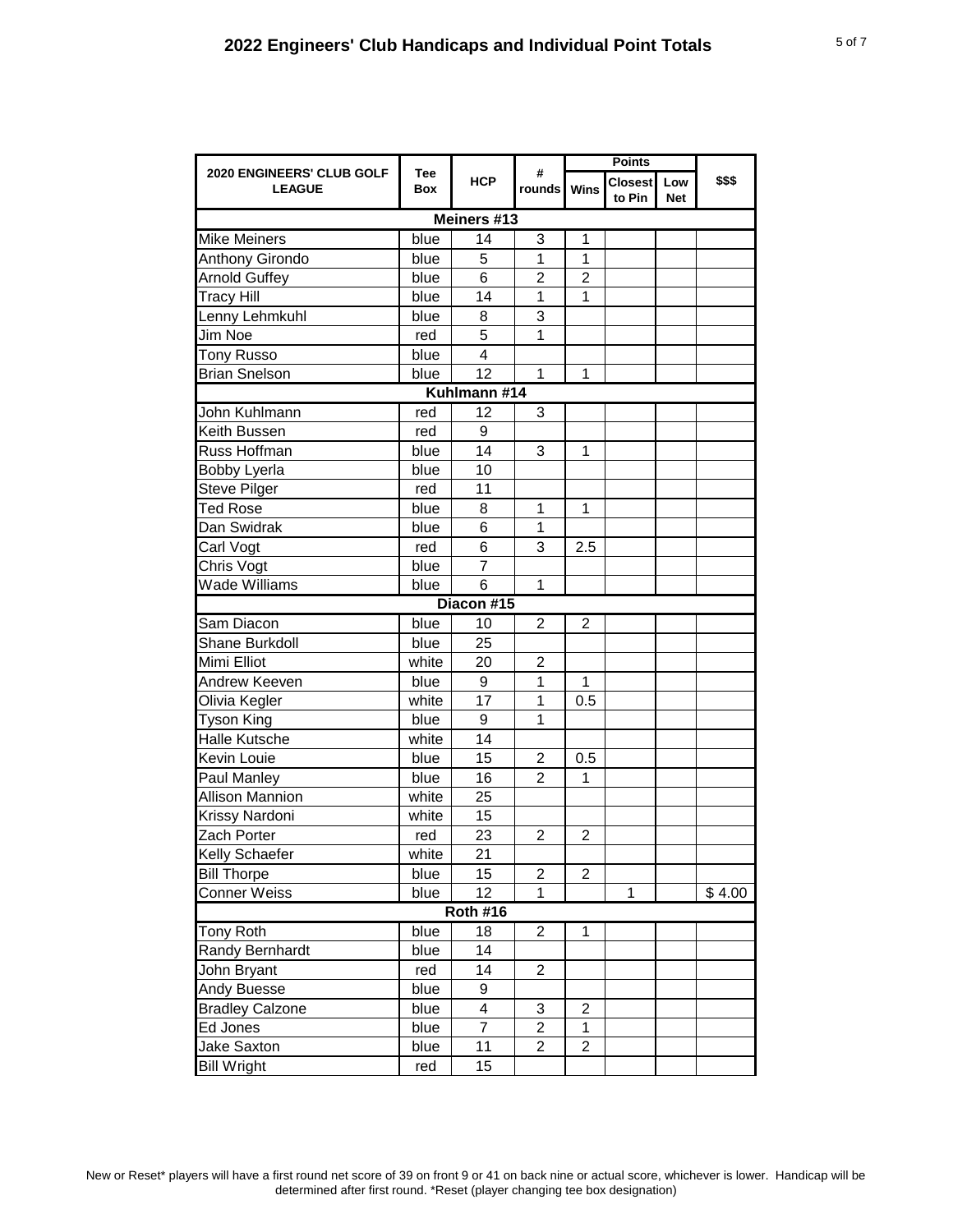## **2022 Engineers' Club Handicaps and Individual Point Totals** 6 of 7

| <b>HCP</b><br>\$\$\$<br><b>Closest</b><br>Low<br>Wins<br><b>LEAGUE</b><br>rounds I<br><b>Box</b><br>to Pin<br>Net<br>Welsch #17<br><b>Bob Welsch</b><br>11<br>blue<br>$\overline{7}$<br>$\overline{2}$<br>$\overline{2}$<br>Spencer Allen<br>blue<br>1<br>Mike Busch<br>blue<br>18<br>Keith Frank<br>1<br>blue<br>9<br>1<br>$\mathbf{1}$<br>Mike Kelly<br>18<br>red<br>1<br>John Killips<br>blue<br>13<br>Steve Lamitola<br>13<br>$\overline{2}$<br>1<br>blue<br>Jon Pardeck<br>24<br>red<br>9<br><b>Andrew Potthast</b><br>blue<br>Jeff Shiner<br>15<br>blue<br>1<br>1<br>11<br>$\overline{2}$<br><b>Scott Smith</b><br>1<br>1<br>\$4.00<br>blue<br>John Weiland<br>21<br>1<br>1<br>red<br>Dave Yates<br>15<br>blue<br>$\overline{\text{Jobe}}$ #18<br>Jeff Jobe<br>blue<br>$\overline{2}$<br>1<br>9<br><b>Rick Biermann</b><br>blue<br>23<br>$\mathbf 1$<br>1<br>Tim Bohn<br>14<br>$\overline{2}$<br>blue<br>1.5<br>Matt Glisson<br>18<br>1<br>blue<br>1<br>Joe Bratchie<br>15<br>blue<br>Chris Hausmann<br>1<br>1<br>blue<br>8<br>Jeff Hill<br>20<br>red<br>Max Kurinsky<br>blue<br>25<br>1<br>1<br><b>Bob Sudholt</b><br>20<br>red<br>12<br>1<br>1<br><b>Steven Sumpter</b><br>blue<br>Recker #19<br><b>Tyler Recker</b><br>blue<br>13<br>2<br>$\overline{2}$<br>2<br>\$8.00<br>21<br><b>Brandon Bollinger</b><br>2<br>red<br>1<br><b>Reed Davis</b><br>blue<br>19<br>$\overline{c}$<br><b>Brooks Gerrity</b><br>4<br>1<br>\$5.00<br>blue<br>1<br>Colin Hanneke<br>14<br>1<br>1<br>red<br>Ryan Howe<br>blue<br>23<br>1<br>19<br><b>Tyler Howe</b><br>blue<br><b>Brandon Konarik</b><br>New<br>blue<br>Nick LeBlanc<br>New<br>red<br>Andrew Petchel<br>red<br>Reset<br>blue<br>14<br>2<br>$\mathbf{1}$<br>Ted Quinn<br>Thomas #20<br><b>Adam Thomas</b><br>blue<br>17<br>$\mathbf{1}$<br>1<br><b>New</b><br>Aaron Smith<br>blue<br>17<br>$\mathbf{1}$<br><b>Jared Bruns</b><br>blue<br>Jeff Eschmann<br>blue<br>10<br>Jacob Francka<br>1<br>red<br>24<br>Alex Goedeker<br>blue<br>15<br>1<br>1<br>Stephen Graf<br>18<br>1<br>blue<br>Nick Hoeffner<br>24<br>red<br>1<br>11<br>Dan Hubert<br>blue<br>1<br>1<br>Caroline Kilwin<br>white<br>12 <sub>2</sub><br><b>Matt Kilwin</b><br>11<br>$\overline{2}$<br>$\overline{2}$<br>blue<br>1<br>\$6.50<br>$0.5\,$<br>20<br><b>Matt Kinnison</b><br>blue<br><b>Tyler McMullin</b><br>New<br>blue |                           |      |     |   | <b>Points</b> |  |  |  |  |  |
|----------------------------------------------------------------------------------------------------------------------------------------------------------------------------------------------------------------------------------------------------------------------------------------------------------------------------------------------------------------------------------------------------------------------------------------------------------------------------------------------------------------------------------------------------------------------------------------------------------------------------------------------------------------------------------------------------------------------------------------------------------------------------------------------------------------------------------------------------------------------------------------------------------------------------------------------------------------------------------------------------------------------------------------------------------------------------------------------------------------------------------------------------------------------------------------------------------------------------------------------------------------------------------------------------------------------------------------------------------------------------------------------------------------------------------------------------------------------------------------------------------------------------------------------------------------------------------------------------------------------------------------------------------------------------------------------------------------------------------------------------------------------------------------------------------------------------------------------------------------------------------------------------------------------------------------------------------------------------------------------------------------------------------------------------------------------------------------------------------------------------------------------------------------------------------------------------------------------------------------------------------------------------------------------------------------------------------------------|---------------------------|------|-----|---|---------------|--|--|--|--|--|
|                                                                                                                                                                                                                                                                                                                                                                                                                                                                                                                                                                                                                                                                                                                                                                                                                                                                                                                                                                                                                                                                                                                                                                                                                                                                                                                                                                                                                                                                                                                                                                                                                                                                                                                                                                                                                                                                                                                                                                                                                                                                                                                                                                                                                                                                                                                                              | 2020 ENGINEERS' CLUB GOLF | Tee  |     | # |               |  |  |  |  |  |
|                                                                                                                                                                                                                                                                                                                                                                                                                                                                                                                                                                                                                                                                                                                                                                                                                                                                                                                                                                                                                                                                                                                                                                                                                                                                                                                                                                                                                                                                                                                                                                                                                                                                                                                                                                                                                                                                                                                                                                                                                                                                                                                                                                                                                                                                                                                                              |                           |      |     |   |               |  |  |  |  |  |
|                                                                                                                                                                                                                                                                                                                                                                                                                                                                                                                                                                                                                                                                                                                                                                                                                                                                                                                                                                                                                                                                                                                                                                                                                                                                                                                                                                                                                                                                                                                                                                                                                                                                                                                                                                                                                                                                                                                                                                                                                                                                                                                                                                                                                                                                                                                                              |                           |      |     |   |               |  |  |  |  |  |
|                                                                                                                                                                                                                                                                                                                                                                                                                                                                                                                                                                                                                                                                                                                                                                                                                                                                                                                                                                                                                                                                                                                                                                                                                                                                                                                                                                                                                                                                                                                                                                                                                                                                                                                                                                                                                                                                                                                                                                                                                                                                                                                                                                                                                                                                                                                                              |                           |      |     |   |               |  |  |  |  |  |
|                                                                                                                                                                                                                                                                                                                                                                                                                                                                                                                                                                                                                                                                                                                                                                                                                                                                                                                                                                                                                                                                                                                                                                                                                                                                                                                                                                                                                                                                                                                                                                                                                                                                                                                                                                                                                                                                                                                                                                                                                                                                                                                                                                                                                                                                                                                                              |                           |      |     |   |               |  |  |  |  |  |
|                                                                                                                                                                                                                                                                                                                                                                                                                                                                                                                                                                                                                                                                                                                                                                                                                                                                                                                                                                                                                                                                                                                                                                                                                                                                                                                                                                                                                                                                                                                                                                                                                                                                                                                                                                                                                                                                                                                                                                                                                                                                                                                                                                                                                                                                                                                                              |                           |      |     |   |               |  |  |  |  |  |
|                                                                                                                                                                                                                                                                                                                                                                                                                                                                                                                                                                                                                                                                                                                                                                                                                                                                                                                                                                                                                                                                                                                                                                                                                                                                                                                                                                                                                                                                                                                                                                                                                                                                                                                                                                                                                                                                                                                                                                                                                                                                                                                                                                                                                                                                                                                                              |                           |      |     |   |               |  |  |  |  |  |
|                                                                                                                                                                                                                                                                                                                                                                                                                                                                                                                                                                                                                                                                                                                                                                                                                                                                                                                                                                                                                                                                                                                                                                                                                                                                                                                                                                                                                                                                                                                                                                                                                                                                                                                                                                                                                                                                                                                                                                                                                                                                                                                                                                                                                                                                                                                                              |                           |      |     |   |               |  |  |  |  |  |
|                                                                                                                                                                                                                                                                                                                                                                                                                                                                                                                                                                                                                                                                                                                                                                                                                                                                                                                                                                                                                                                                                                                                                                                                                                                                                                                                                                                                                                                                                                                                                                                                                                                                                                                                                                                                                                                                                                                                                                                                                                                                                                                                                                                                                                                                                                                                              |                           |      |     |   |               |  |  |  |  |  |
|                                                                                                                                                                                                                                                                                                                                                                                                                                                                                                                                                                                                                                                                                                                                                                                                                                                                                                                                                                                                                                                                                                                                                                                                                                                                                                                                                                                                                                                                                                                                                                                                                                                                                                                                                                                                                                                                                                                                                                                                                                                                                                                                                                                                                                                                                                                                              |                           |      |     |   |               |  |  |  |  |  |
|                                                                                                                                                                                                                                                                                                                                                                                                                                                                                                                                                                                                                                                                                                                                                                                                                                                                                                                                                                                                                                                                                                                                                                                                                                                                                                                                                                                                                                                                                                                                                                                                                                                                                                                                                                                                                                                                                                                                                                                                                                                                                                                                                                                                                                                                                                                                              |                           |      |     |   |               |  |  |  |  |  |
|                                                                                                                                                                                                                                                                                                                                                                                                                                                                                                                                                                                                                                                                                                                                                                                                                                                                                                                                                                                                                                                                                                                                                                                                                                                                                                                                                                                                                                                                                                                                                                                                                                                                                                                                                                                                                                                                                                                                                                                                                                                                                                                                                                                                                                                                                                                                              |                           |      |     |   |               |  |  |  |  |  |
|                                                                                                                                                                                                                                                                                                                                                                                                                                                                                                                                                                                                                                                                                                                                                                                                                                                                                                                                                                                                                                                                                                                                                                                                                                                                                                                                                                                                                                                                                                                                                                                                                                                                                                                                                                                                                                                                                                                                                                                                                                                                                                                                                                                                                                                                                                                                              |                           |      |     |   |               |  |  |  |  |  |
|                                                                                                                                                                                                                                                                                                                                                                                                                                                                                                                                                                                                                                                                                                                                                                                                                                                                                                                                                                                                                                                                                                                                                                                                                                                                                                                                                                                                                                                                                                                                                                                                                                                                                                                                                                                                                                                                                                                                                                                                                                                                                                                                                                                                                                                                                                                                              |                           |      |     |   |               |  |  |  |  |  |
|                                                                                                                                                                                                                                                                                                                                                                                                                                                                                                                                                                                                                                                                                                                                                                                                                                                                                                                                                                                                                                                                                                                                                                                                                                                                                                                                                                                                                                                                                                                                                                                                                                                                                                                                                                                                                                                                                                                                                                                                                                                                                                                                                                                                                                                                                                                                              |                           |      |     |   |               |  |  |  |  |  |
|                                                                                                                                                                                                                                                                                                                                                                                                                                                                                                                                                                                                                                                                                                                                                                                                                                                                                                                                                                                                                                                                                                                                                                                                                                                                                                                                                                                                                                                                                                                                                                                                                                                                                                                                                                                                                                                                                                                                                                                                                                                                                                                                                                                                                                                                                                                                              |                           |      |     |   |               |  |  |  |  |  |
|                                                                                                                                                                                                                                                                                                                                                                                                                                                                                                                                                                                                                                                                                                                                                                                                                                                                                                                                                                                                                                                                                                                                                                                                                                                                                                                                                                                                                                                                                                                                                                                                                                                                                                                                                                                                                                                                                                                                                                                                                                                                                                                                                                                                                                                                                                                                              |                           |      |     |   |               |  |  |  |  |  |
|                                                                                                                                                                                                                                                                                                                                                                                                                                                                                                                                                                                                                                                                                                                                                                                                                                                                                                                                                                                                                                                                                                                                                                                                                                                                                                                                                                                                                                                                                                                                                                                                                                                                                                                                                                                                                                                                                                                                                                                                                                                                                                                                                                                                                                                                                                                                              |                           |      |     |   |               |  |  |  |  |  |
|                                                                                                                                                                                                                                                                                                                                                                                                                                                                                                                                                                                                                                                                                                                                                                                                                                                                                                                                                                                                                                                                                                                                                                                                                                                                                                                                                                                                                                                                                                                                                                                                                                                                                                                                                                                                                                                                                                                                                                                                                                                                                                                                                                                                                                                                                                                                              |                           |      |     |   |               |  |  |  |  |  |
|                                                                                                                                                                                                                                                                                                                                                                                                                                                                                                                                                                                                                                                                                                                                                                                                                                                                                                                                                                                                                                                                                                                                                                                                                                                                                                                                                                                                                                                                                                                                                                                                                                                                                                                                                                                                                                                                                                                                                                                                                                                                                                                                                                                                                                                                                                                                              |                           |      |     |   |               |  |  |  |  |  |
|                                                                                                                                                                                                                                                                                                                                                                                                                                                                                                                                                                                                                                                                                                                                                                                                                                                                                                                                                                                                                                                                                                                                                                                                                                                                                                                                                                                                                                                                                                                                                                                                                                                                                                                                                                                                                                                                                                                                                                                                                                                                                                                                                                                                                                                                                                                                              |                           |      |     |   |               |  |  |  |  |  |
|                                                                                                                                                                                                                                                                                                                                                                                                                                                                                                                                                                                                                                                                                                                                                                                                                                                                                                                                                                                                                                                                                                                                                                                                                                                                                                                                                                                                                                                                                                                                                                                                                                                                                                                                                                                                                                                                                                                                                                                                                                                                                                                                                                                                                                                                                                                                              |                           |      |     |   |               |  |  |  |  |  |
|                                                                                                                                                                                                                                                                                                                                                                                                                                                                                                                                                                                                                                                                                                                                                                                                                                                                                                                                                                                                                                                                                                                                                                                                                                                                                                                                                                                                                                                                                                                                                                                                                                                                                                                                                                                                                                                                                                                                                                                                                                                                                                                                                                                                                                                                                                                                              |                           |      |     |   |               |  |  |  |  |  |
|                                                                                                                                                                                                                                                                                                                                                                                                                                                                                                                                                                                                                                                                                                                                                                                                                                                                                                                                                                                                                                                                                                                                                                                                                                                                                                                                                                                                                                                                                                                                                                                                                                                                                                                                                                                                                                                                                                                                                                                                                                                                                                                                                                                                                                                                                                                                              |                           |      |     |   |               |  |  |  |  |  |
|                                                                                                                                                                                                                                                                                                                                                                                                                                                                                                                                                                                                                                                                                                                                                                                                                                                                                                                                                                                                                                                                                                                                                                                                                                                                                                                                                                                                                                                                                                                                                                                                                                                                                                                                                                                                                                                                                                                                                                                                                                                                                                                                                                                                                                                                                                                                              |                           |      |     |   |               |  |  |  |  |  |
|                                                                                                                                                                                                                                                                                                                                                                                                                                                                                                                                                                                                                                                                                                                                                                                                                                                                                                                                                                                                                                                                                                                                                                                                                                                                                                                                                                                                                                                                                                                                                                                                                                                                                                                                                                                                                                                                                                                                                                                                                                                                                                                                                                                                                                                                                                                                              |                           |      |     |   |               |  |  |  |  |  |
|                                                                                                                                                                                                                                                                                                                                                                                                                                                                                                                                                                                                                                                                                                                                                                                                                                                                                                                                                                                                                                                                                                                                                                                                                                                                                                                                                                                                                                                                                                                                                                                                                                                                                                                                                                                                                                                                                                                                                                                                                                                                                                                                                                                                                                                                                                                                              |                           |      |     |   |               |  |  |  |  |  |
|                                                                                                                                                                                                                                                                                                                                                                                                                                                                                                                                                                                                                                                                                                                                                                                                                                                                                                                                                                                                                                                                                                                                                                                                                                                                                                                                                                                                                                                                                                                                                                                                                                                                                                                                                                                                                                                                                                                                                                                                                                                                                                                                                                                                                                                                                                                                              |                           |      |     |   |               |  |  |  |  |  |
|                                                                                                                                                                                                                                                                                                                                                                                                                                                                                                                                                                                                                                                                                                                                                                                                                                                                                                                                                                                                                                                                                                                                                                                                                                                                                                                                                                                                                                                                                                                                                                                                                                                                                                                                                                                                                                                                                                                                                                                                                                                                                                                                                                                                                                                                                                                                              |                           |      |     |   |               |  |  |  |  |  |
|                                                                                                                                                                                                                                                                                                                                                                                                                                                                                                                                                                                                                                                                                                                                                                                                                                                                                                                                                                                                                                                                                                                                                                                                                                                                                                                                                                                                                                                                                                                                                                                                                                                                                                                                                                                                                                                                                                                                                                                                                                                                                                                                                                                                                                                                                                                                              |                           |      |     |   |               |  |  |  |  |  |
|                                                                                                                                                                                                                                                                                                                                                                                                                                                                                                                                                                                                                                                                                                                                                                                                                                                                                                                                                                                                                                                                                                                                                                                                                                                                                                                                                                                                                                                                                                                                                                                                                                                                                                                                                                                                                                                                                                                                                                                                                                                                                                                                                                                                                                                                                                                                              |                           |      |     |   |               |  |  |  |  |  |
|                                                                                                                                                                                                                                                                                                                                                                                                                                                                                                                                                                                                                                                                                                                                                                                                                                                                                                                                                                                                                                                                                                                                                                                                                                                                                                                                                                                                                                                                                                                                                                                                                                                                                                                                                                                                                                                                                                                                                                                                                                                                                                                                                                                                                                                                                                                                              |                           |      |     |   |               |  |  |  |  |  |
|                                                                                                                                                                                                                                                                                                                                                                                                                                                                                                                                                                                                                                                                                                                                                                                                                                                                                                                                                                                                                                                                                                                                                                                                                                                                                                                                                                                                                                                                                                                                                                                                                                                                                                                                                                                                                                                                                                                                                                                                                                                                                                                                                                                                                                                                                                                                              |                           |      |     |   |               |  |  |  |  |  |
|                                                                                                                                                                                                                                                                                                                                                                                                                                                                                                                                                                                                                                                                                                                                                                                                                                                                                                                                                                                                                                                                                                                                                                                                                                                                                                                                                                                                                                                                                                                                                                                                                                                                                                                                                                                                                                                                                                                                                                                                                                                                                                                                                                                                                                                                                                                                              |                           |      |     |   |               |  |  |  |  |  |
|                                                                                                                                                                                                                                                                                                                                                                                                                                                                                                                                                                                                                                                                                                                                                                                                                                                                                                                                                                                                                                                                                                                                                                                                                                                                                                                                                                                                                                                                                                                                                                                                                                                                                                                                                                                                                                                                                                                                                                                                                                                                                                                                                                                                                                                                                                                                              |                           |      |     |   |               |  |  |  |  |  |
|                                                                                                                                                                                                                                                                                                                                                                                                                                                                                                                                                                                                                                                                                                                                                                                                                                                                                                                                                                                                                                                                                                                                                                                                                                                                                                                                                                                                                                                                                                                                                                                                                                                                                                                                                                                                                                                                                                                                                                                                                                                                                                                                                                                                                                                                                                                                              |                           |      |     |   |               |  |  |  |  |  |
|                                                                                                                                                                                                                                                                                                                                                                                                                                                                                                                                                                                                                                                                                                                                                                                                                                                                                                                                                                                                                                                                                                                                                                                                                                                                                                                                                                                                                                                                                                                                                                                                                                                                                                                                                                                                                                                                                                                                                                                                                                                                                                                                                                                                                                                                                                                                              |                           |      |     |   |               |  |  |  |  |  |
|                                                                                                                                                                                                                                                                                                                                                                                                                                                                                                                                                                                                                                                                                                                                                                                                                                                                                                                                                                                                                                                                                                                                                                                                                                                                                                                                                                                                                                                                                                                                                                                                                                                                                                                                                                                                                                                                                                                                                                                                                                                                                                                                                                                                                                                                                                                                              |                           |      |     |   |               |  |  |  |  |  |
|                                                                                                                                                                                                                                                                                                                                                                                                                                                                                                                                                                                                                                                                                                                                                                                                                                                                                                                                                                                                                                                                                                                                                                                                                                                                                                                                                                                                                                                                                                                                                                                                                                                                                                                                                                                                                                                                                                                                                                                                                                                                                                                                                                                                                                                                                                                                              |                           |      |     |   |               |  |  |  |  |  |
|                                                                                                                                                                                                                                                                                                                                                                                                                                                                                                                                                                                                                                                                                                                                                                                                                                                                                                                                                                                                                                                                                                                                                                                                                                                                                                                                                                                                                                                                                                                                                                                                                                                                                                                                                                                                                                                                                                                                                                                                                                                                                                                                                                                                                                                                                                                                              |                           |      |     |   |               |  |  |  |  |  |
|                                                                                                                                                                                                                                                                                                                                                                                                                                                                                                                                                                                                                                                                                                                                                                                                                                                                                                                                                                                                                                                                                                                                                                                                                                                                                                                                                                                                                                                                                                                                                                                                                                                                                                                                                                                                                                                                                                                                                                                                                                                                                                                                                                                                                                                                                                                                              |                           |      |     |   |               |  |  |  |  |  |
|                                                                                                                                                                                                                                                                                                                                                                                                                                                                                                                                                                                                                                                                                                                                                                                                                                                                                                                                                                                                                                                                                                                                                                                                                                                                                                                                                                                                                                                                                                                                                                                                                                                                                                                                                                                                                                                                                                                                                                                                                                                                                                                                                                                                                                                                                                                                              |                           |      |     |   |               |  |  |  |  |  |
|                                                                                                                                                                                                                                                                                                                                                                                                                                                                                                                                                                                                                                                                                                                                                                                                                                                                                                                                                                                                                                                                                                                                                                                                                                                                                                                                                                                                                                                                                                                                                                                                                                                                                                                                                                                                                                                                                                                                                                                                                                                                                                                                                                                                                                                                                                                                              |                           |      |     |   |               |  |  |  |  |  |
|                                                                                                                                                                                                                                                                                                                                                                                                                                                                                                                                                                                                                                                                                                                                                                                                                                                                                                                                                                                                                                                                                                                                                                                                                                                                                                                                                                                                                                                                                                                                                                                                                                                                                                                                                                                                                                                                                                                                                                                                                                                                                                                                                                                                                                                                                                                                              |                           |      |     |   |               |  |  |  |  |  |
|                                                                                                                                                                                                                                                                                                                                                                                                                                                                                                                                                                                                                                                                                                                                                                                                                                                                                                                                                                                                                                                                                                                                                                                                                                                                                                                                                                                                                                                                                                                                                                                                                                                                                                                                                                                                                                                                                                                                                                                                                                                                                                                                                                                                                                                                                                                                              |                           |      |     |   |               |  |  |  |  |  |
|                                                                                                                                                                                                                                                                                                                                                                                                                                                                                                                                                                                                                                                                                                                                                                                                                                                                                                                                                                                                                                                                                                                                                                                                                                                                                                                                                                                                                                                                                                                                                                                                                                                                                                                                                                                                                                                                                                                                                                                                                                                                                                                                                                                                                                                                                                                                              |                           |      |     |   |               |  |  |  |  |  |
|                                                                                                                                                                                                                                                                                                                                                                                                                                                                                                                                                                                                                                                                                                                                                                                                                                                                                                                                                                                                                                                                                                                                                                                                                                                                                                                                                                                                                                                                                                                                                                                                                                                                                                                                                                                                                                                                                                                                                                                                                                                                                                                                                                                                                                                                                                                                              |                           |      |     |   |               |  |  |  |  |  |
|                                                                                                                                                                                                                                                                                                                                                                                                                                                                                                                                                                                                                                                                                                                                                                                                                                                                                                                                                                                                                                                                                                                                                                                                                                                                                                                                                                                                                                                                                                                                                                                                                                                                                                                                                                                                                                                                                                                                                                                                                                                                                                                                                                                                                                                                                                                                              |                           |      |     |   |               |  |  |  |  |  |
|                                                                                                                                                                                                                                                                                                                                                                                                                                                                                                                                                                                                                                                                                                                                                                                                                                                                                                                                                                                                                                                                                                                                                                                                                                                                                                                                                                                                                                                                                                                                                                                                                                                                                                                                                                                                                                                                                                                                                                                                                                                                                                                                                                                                                                                                                                                                              |                           |      |     |   |               |  |  |  |  |  |
|                                                                                                                                                                                                                                                                                                                                                                                                                                                                                                                                                                                                                                                                                                                                                                                                                                                                                                                                                                                                                                                                                                                                                                                                                                                                                                                                                                                                                                                                                                                                                                                                                                                                                                                                                                                                                                                                                                                                                                                                                                                                                                                                                                                                                                                                                                                                              |                           |      |     |   |               |  |  |  |  |  |
|                                                                                                                                                                                                                                                                                                                                                                                                                                                                                                                                                                                                                                                                                                                                                                                                                                                                                                                                                                                                                                                                                                                                                                                                                                                                                                                                                                                                                                                                                                                                                                                                                                                                                                                                                                                                                                                                                                                                                                                                                                                                                                                                                                                                                                                                                                                                              |                           |      |     |   |               |  |  |  |  |  |
|                                                                                                                                                                                                                                                                                                                                                                                                                                                                                                                                                                                                                                                                                                                                                                                                                                                                                                                                                                                                                                                                                                                                                                                                                                                                                                                                                                                                                                                                                                                                                                                                                                                                                                                                                                                                                                                                                                                                                                                                                                                                                                                                                                                                                                                                                                                                              |                           |      |     |   |               |  |  |  |  |  |
|                                                                                                                                                                                                                                                                                                                                                                                                                                                                                                                                                                                                                                                                                                                                                                                                                                                                                                                                                                                                                                                                                                                                                                                                                                                                                                                                                                                                                                                                                                                                                                                                                                                                                                                                                                                                                                                                                                                                                                                                                                                                                                                                                                                                                                                                                                                                              | <b>Connor Urbeck</b>      | blue | New |   |               |  |  |  |  |  |

New or Reset\* players will have a first round net score of 39 on front 9 or 41 on back nine or actual score, whichever is lower. Handicap will be determined after first round. \*Reset (player changing tee box designation)